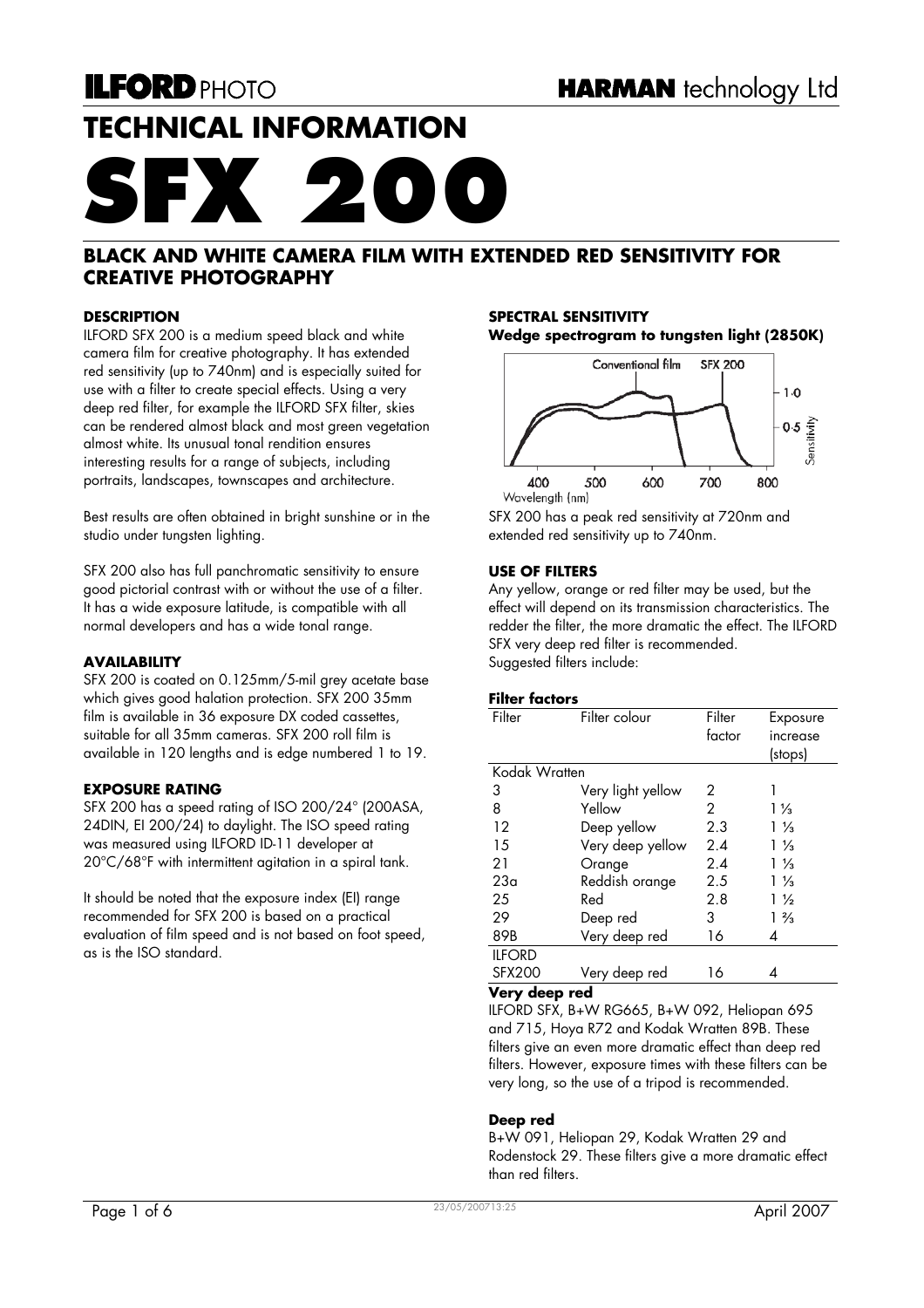# **SFX 200**

#### **Red**

B+W 090, Cromatek HC4, Cokin 003, Hitech 25, Hoya 25A, Jessop R2, Kodak Wratten 25, Lee 25 and Rodenstock 25. Under some conditions, the effect with these filters can be quite subtle, similar to a normal panchromatic film used with these filters.

Several camera manufacturers also sell similar filters, including Nikon, Canon and Leica. Filters are available in different forms ranging from gelatin, resin, plastic to glass. This table gives a guide.

| Filter                | <b>lype</b>                |
|-----------------------|----------------------------|
| B+W 090, 091,         | Glass, screw-in or bayonet |
| RG665, 092            | Resin                      |
| Cokin 003             | Resin                      |
| Cromatek HC4          | Glass, screw-in            |
| Heliopan 29, 695, 715 | Glass, screw-in            |
| Hitech 25             | Resin                      |
| Hoya 25A, R72         | Glass, screw-in or bayonet |
| <b>IIFORD SFX</b>     | Gelatin with or without a  |
|                       | mount                      |
| Kodak Wratten 25, 29, | Gelatin                    |
| 89B                   |                            |
| lee 25                | Polyester or resin         |
| Rodenstock 25, 29     | Glass, screw-in            |

**Note** Some of these filters may be available only by special order

#### **ILFORD SFX FILTER**

The ILFORD SFX deep red filter is recommended for use with this film. It is supplied as 58x58mm (2.3x2.3in) or 75x75mm (3x3in) gelatin sheets. The larger size is also available in a Cokin mount.

#### **LOADING THE CAMERA**

SFX 200 must be loaded in subdued light. Unlike true infra-red film, it is not necessary to load it in total darkness.

#### **FOCUSING**

With some lenses, red light focuses at a slightly different point to other visible light. With these lenses there may be a focus shift when focusing in white light compared with red light. However, it is almost impossible to focus a camera with a deep red filter in place.

With short to moderate focal length lenses, this difference can easily be accommodated by stopping down to the smallest workable aperture. Some lenses, particularly apochromatic (APO) designs, may need no correction.

#### **EXPOSURE**

A certain amount of experimentation is needed when first using this film. As a guide, bracket exposures by  $\pm 2$ stops from the TTL reading with the filter in place or the meter reading with the filter factor applied.

**Note** The TTL metering on some cameras can under expose by up to  $1\frac{1}{2}$  - stops with deep red or orange filters in place.

#### **CHOOSING THE BEST ILFORD DEVELOPER FOR THE JOB Manual processing (eg spiral tank, deep tank) and rotary processors**

|                                             | Liquid              | Powder                   |
|---------------------------------------------|---------------------|--------------------------|
| Best overall image quality at meter setting |                     |                          |
| EI 200/24                                   | <b>ILFOTEC DD-X</b> | $ID-11$ (stock)          |
| EI 400/27                                   | <b>ILFOTEC DD-X</b> | ID-11 (stock)            |
| EI 800/30                                   | <b>ILFOTEC DD-X</b> | ID-11 (stock)            |
| Finest grain                                | <b>ILFOTEC DD-X</b> | <b>PERCEPTOL</b>         |
| Maximum sharpness                           | <b>ILFOSOL S</b>    | $ID-11(1+1)$             |
| Maximum film speed                          | <b>ILFOTEC DD-X</b> | <b>MICROPHEN</b> (stock) |
| One-shot convenience                        | <b>ILFOSOL S</b>    | $ID-11(1+1)$             |
|                                             | <b>ILFOTEC DD-X</b> | $MICROPHEN (1+1)$        |
| Economy                                     | ILFOTEC LC29 (1+29) | $ID-11(1+1)$             |
|                                             |                     | $MICROPHEN (1+1)$        |
| Rapid                                       | ILFOTEC HC $(1+15)$ |                          |
| Replenishable                               | <b>ILFOTEC HC</b>   | $ID-11$                  |
|                                             |                     |                          |

#### **Machine processing**

| Dip and dunk     | <b>ILFOTEC DD</b>       | Best overall image quality (liquid) and long tank life       |
|------------------|-------------------------|--------------------------------------------------------------|
|                  | $ID-11$                 | Best overall image quality (powder) and long tank life       |
|                  | <b>ILFOTEC HC</b>       | Flexible process time, range of dilutions and economy        |
| Short leader     | <b>ILFOTEC RT RAPID</b> | Rapid processing, best overall image quality, long tank life |
|                  | <b>ILFOTEC HC</b>       | Range of dilutions, flexibility and economy                  |
| Roller transport | <b>ILFOTEC RT RAPID</b> | Rapid processing                                             |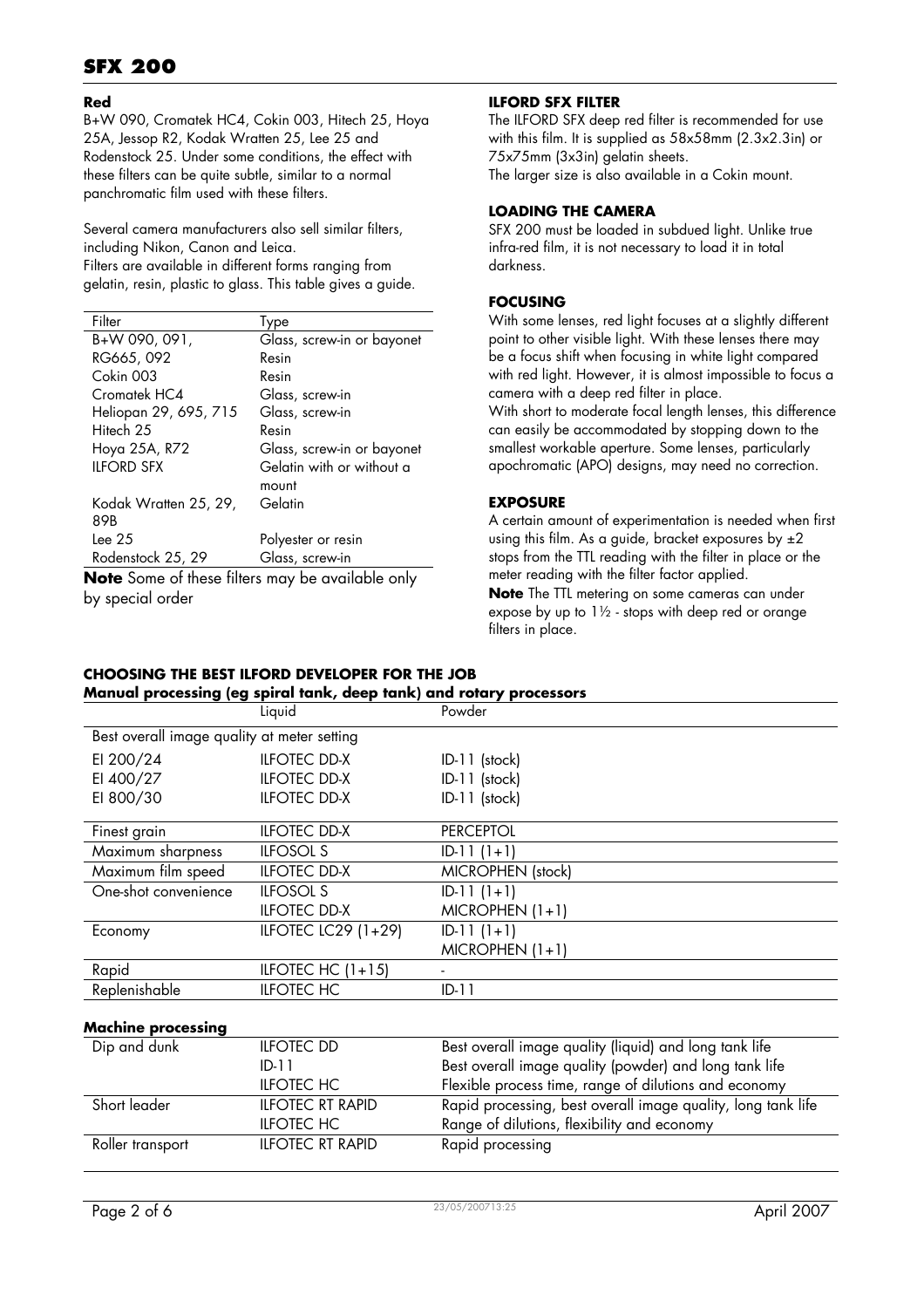If you want to check the TTL metering system on your camera before starting, set the metering system of the camera to EI 200/24 and, with your filter in place, make a series of exposures up to  $\pm 2$  stops from the indicated exposure. After processing decide which is the best negative and re-set the camera if necessary. As an example, the correct exposure in bright sunlight with the ILFORD SFX filter is around 1/30 second at f5.6.

#### **PROCESSING**

SFX 200 can be processed in all types of processing equipment including spiral tanks, rotary processors, deep tanks and automatic processors. Standard capacity figures and replenishment rates can be maintained. SFX 200 is very robust in processing and will tolerate less than ideal processing conditions. Also, it will not contaminate the processing chemicals.

#### **Development times**

The table gives development times for both manual and machine processing. These times will produce negatives of average contrast suitable for printing in all enlargers. The development times are intended as a guide and may be altered if a different result is needed. For manual processing in spiral tanks and deep tanks, the development times are based on intermittent agitation. Where continuous agitation is used for manual processing (as with some types of processing tank), reduce these times by up to 15%. For use in rotary processors without a pre-rinse, reduce the spiral tank development times by up to 15%. Generally, a pre-rinse is not recommended as it can lead to uneven processing.

#### **Note**

Development times may need adjusting to suit individual exposing conditions, processing systems and working practices. Adjust the recommended development times until the desired contrast level is obtained. Development times in other manufacturers' developers are included for your convenience and are only a general guide. Adjust these times, if necessary, to suit your requirements. Other manufacturers can and do change their products' specifications from time to time and the development times may change as a result.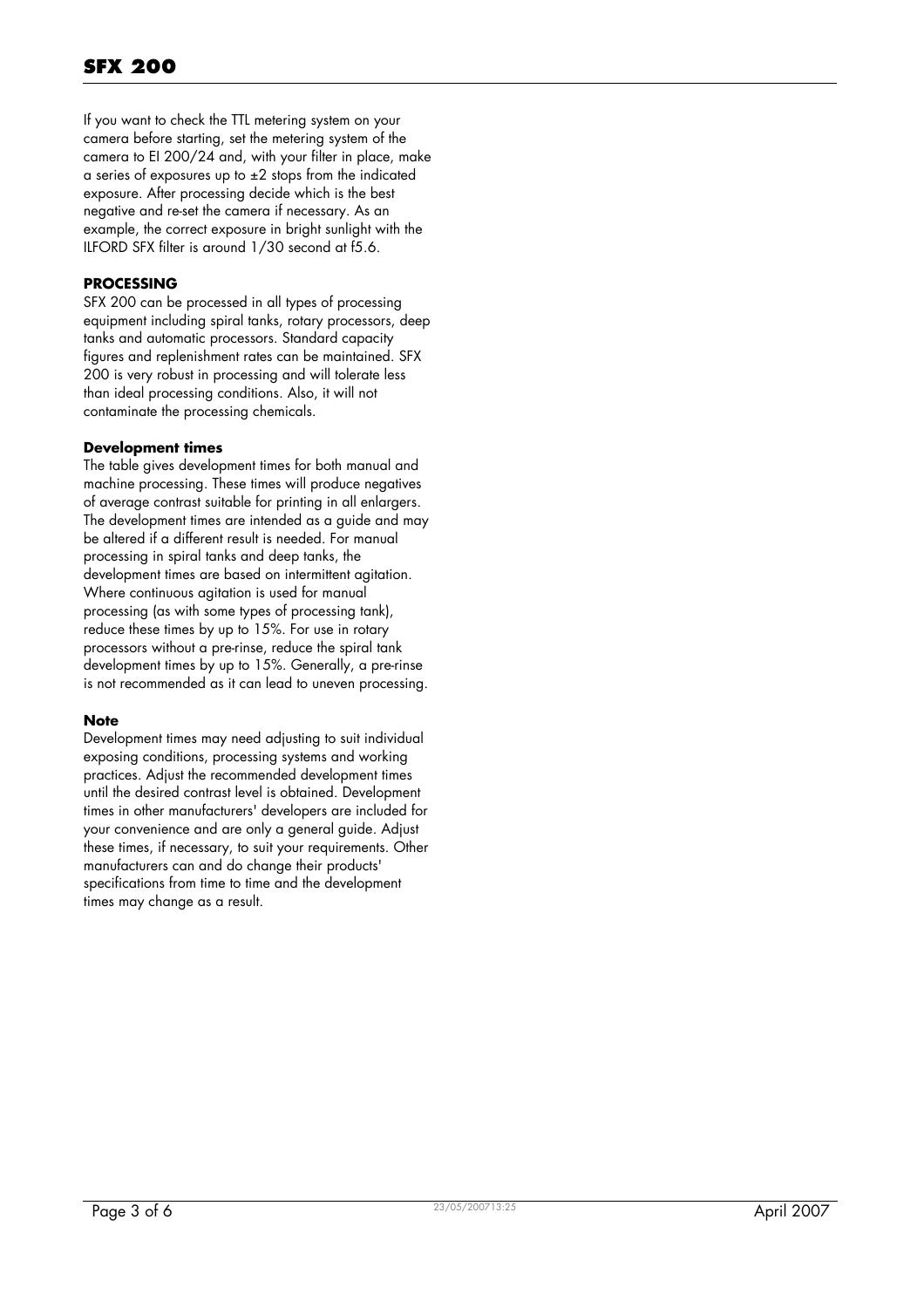| <b>Development times</b> | 35mm film and rollfilm |           |           |
|--------------------------|------------------------|-----------|-----------|
| <b>Dilution</b>          | Meter setting          |           |           |
|                          | EI 200/24              | EI 400/27 | EI 800/30 |
|                          |                        |           |           |

## **Spiral tank, deep tank, dip and dunk machines (min/20°C/68°F)**

| <b>ILFORD developer</b>               |          |                     |                                  |                 |
|---------------------------------------|----------|---------------------|----------------------------------|-----------------|
| <b>ILFOTEC DD-X</b>                   | $1 + 4$  | 10                  | 14                               | $\blacksquare$  |
| <b>ILFOSOL S</b>                      | $1+9$    | $9\frac{1}{2}$      | $11\frac{1}{2}$                  | $\overline{19}$ |
|                                       | $1 + 14$ | 13                  | 19                               |                 |
| <b>ILFOTEC HC</b>                     | $1 + 15$ | $\overline{5}$      | $\overline{7}$                   | $10\frac{1}{2}$ |
|                                       | $1 + 31$ | 9                   | 13                               | 19              |
| <b>ILFOTEC LC29</b>                   | $1+9$    | $\overline{5}$      | $\overline{7}$                   | $10\frac{1}{2}$ |
|                                       | $1 + 19$ | 9                   | 13                               | 19              |
|                                       | $1 + 29$ | 11                  |                                  |                 |
| $ID-11$                               | Stock    | 10                  | 14                               | $\overline{18}$ |
|                                       | $1 + 1$  | 17                  |                                  |                 |
| <b>MICROPHEN</b>                      | Stock    | $8\frac{1}{2}$      | $10\frac{1}{2}$                  | $14\frac{1}{2}$ |
|                                       | $1 + 1$  | $15\frac{1}{2}$     | 19                               |                 |
| <b>PERCEPTOL</b>                      | Stock    | $14\frac{1}{2}$     |                                  |                 |
|                                       | $1 + 1$  | 20                  |                                  |                 |
| Non-ILFORD developer                  |          |                     |                                  |                 |
|                                       | Stock    | 10 <sup>°</sup>     | $12\sqrt{2}$                     | $16\frac{1}{2}$ |
| Kodak D-76                            | $1 + 1$  | $14\frac{1}{2}$     |                                  |                 |
| Kodak T-Max                           | $1 + 4$  |                     |                                  |                 |
|                                       |          | $8\frac{1}{2}$      | $10\frac{1}{2}$                  | $12\frac{1}{2}$ |
| Kodak Xtol                            | Stock    | $\overline{7}$      |                                  | $\blacksquare$  |
| Kodak HC 110                          | A        | $\overline{5}$      | 11<br>$\overline{7}$             | 10 1/2          |
|                                       | B        | 9                   | 13                               | 19              |
| <b>Tetenal Ultrafin</b>               | $1+10$   | 10                  | $\overline{13}$                  | $\mathbf{r}$    |
| Dip and dunk machines (min/24°C/75°F) |          |                     |                                  |                 |
| <b>ILFOTEC DD</b>                     | $1 + 4$  | $8\frac{1}{2}$      | $11\frac{1}{2}$                  | 14              |
| Kodak T-Max RS                        | Stock    | 6<br>$\overline{7}$ | $\overline{7}$<br>$\overline{9}$ | 9               |

#### **ILFOLAB FP40, roller transport and short leader machines (sec/26°C/78.8°F)**

| <b>RT RAPID</b><br>$II$ FOTEC |       | 34   | ິ        | 88       |  |
|-------------------------------|-------|------|----------|----------|--|
|                               | +.    | ပ.   | ററ       | ററ<br>۷Z |  |
| Duraflo RT<br>nodak '         | Stock | 00 I | ΩC<br>აა | 200      |  |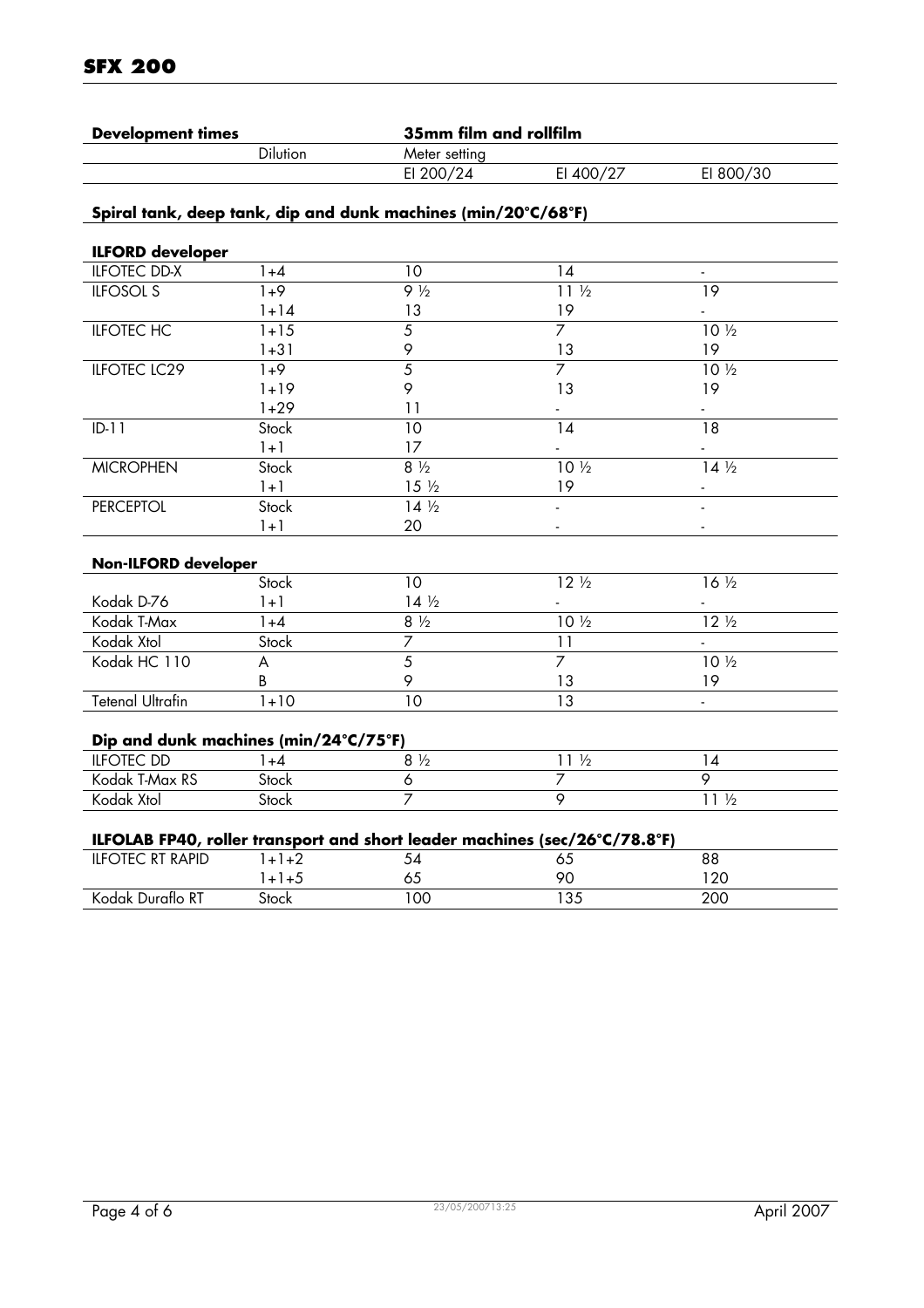#### **Processing at different temperatures**

SFX 200 film can be processed over a range of temperatures. Development times at temperatures other than 20°C/68°F may be calculated from the chart below.

For example, if 4 minutes at 20°C/68°F is recommended, the time at 23°C/73°F will be 3 minutes and the time at 16°C/61°F will be 6 minutes.



New development time (min)



#### **Agitation**

Intermittent agitation is recommended for use in spiral tanks and deep tanks. With spiral tanks, invert the tank four times during the first 10 seconds, then invert the tank four times again during the first 10 seconds of each further minute. Otherwise, follow the recommendations given by the processing equipment manufacturer.

#### **Stop, fix, wash and rinse**

For best results it is recommended that all process solutions are kept at the same temperature or at least within 5ºC (9ºF) of the developer temperature.

#### **Stop Bath**

After development the film can be rinsed in water but we recommend that an acid stop bath is used - such as ILFORD ILFOSTOP (with indicator dye).

When tanks or dishes (trays) of process solutions are in use a stop bath immediately stops development and reduces carry over of excess developer into the fixer bath. This helps to maintain the activity and prolong the life of the fixer solution.

| <b>ILFORD Stop</b><br>Bath                 | <b>IIFOSTOP</b> |
|--------------------------------------------|-----------------|
| <b>Dilution</b>                            | 1+19            |
| Temperature                                | 18-24°C         |
| Range                                      | $(64-75°F)$     |
| Time (seconds)<br>at 20°C (68°F)           | 10              |
| Capacity<br>films/litre<br>(unreplenished) | 15x(135-36)     |

The process time given is the minimum required, if necessary a longer time may be used and should not cause any process problems provided it is not excessive.

#### **Fix**

The recommended fixers are ILFORD RAPID FIXER or ILFORD HYPAM liquid fixers. Both are non-hardening fixers.

| <b>IIFORD</b> Fixer                        | II FORD HYPAM &<br><b>ILFORD RAPID FIXER</b> |
|--------------------------------------------|----------------------------------------------|
| <b>Dilution</b>                            | 1+4                                          |
| Temperature                                | 18-24°C                                      |
| Range                                      | $(64-75°F)$                                  |
| Time (seconds)<br>at 20°C (68°F)           | $2-5$                                        |
| Capacity<br>films/litre<br>(unreplenished) | 24x(135-36)                                  |